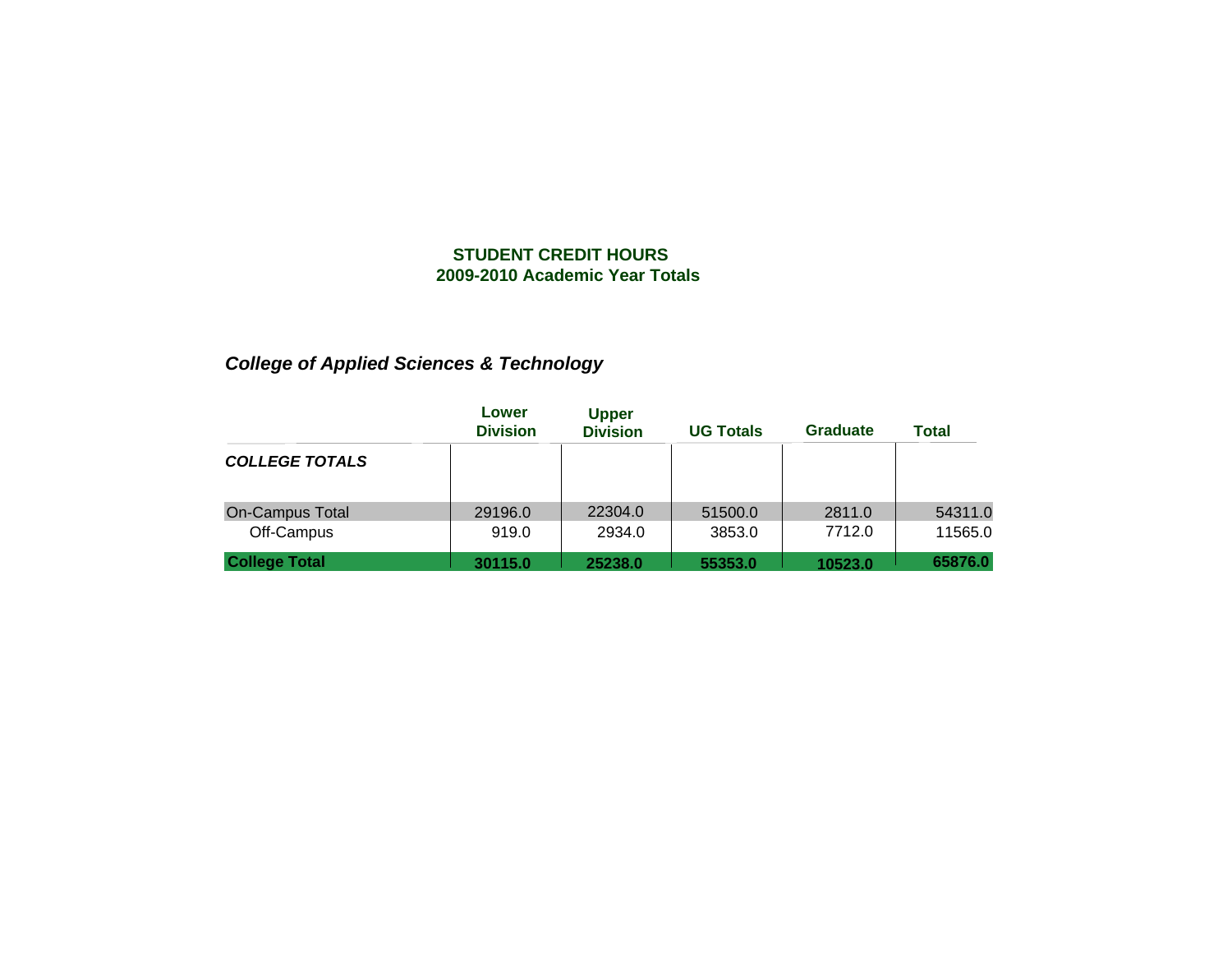# *College of Architecture & Planning*

|                                      | Lower<br><b>Division</b> | <b>Upper</b><br><b>Division</b> | <b>UG Totals</b> | <b>Graduate</b> | <b>Total</b>      |
|--------------------------------------|--------------------------|---------------------------------|------------------|-----------------|-------------------|
| <b>COLLEGE TOTALS</b>                |                          |                                 |                  |                 |                   |
| <b>On-Campus Total</b><br>Off-Campus | 6184.0<br>22.0           | 5345.0<br>836.0                 | 11529.0<br>858.0 | 4122.0<br>471.0 | 15651.0<br>1329.0 |
| <b>College Total</b>                 | 6206.0                   | 6181.0                          | 12387.0          | 4593.0          | 16980.0           |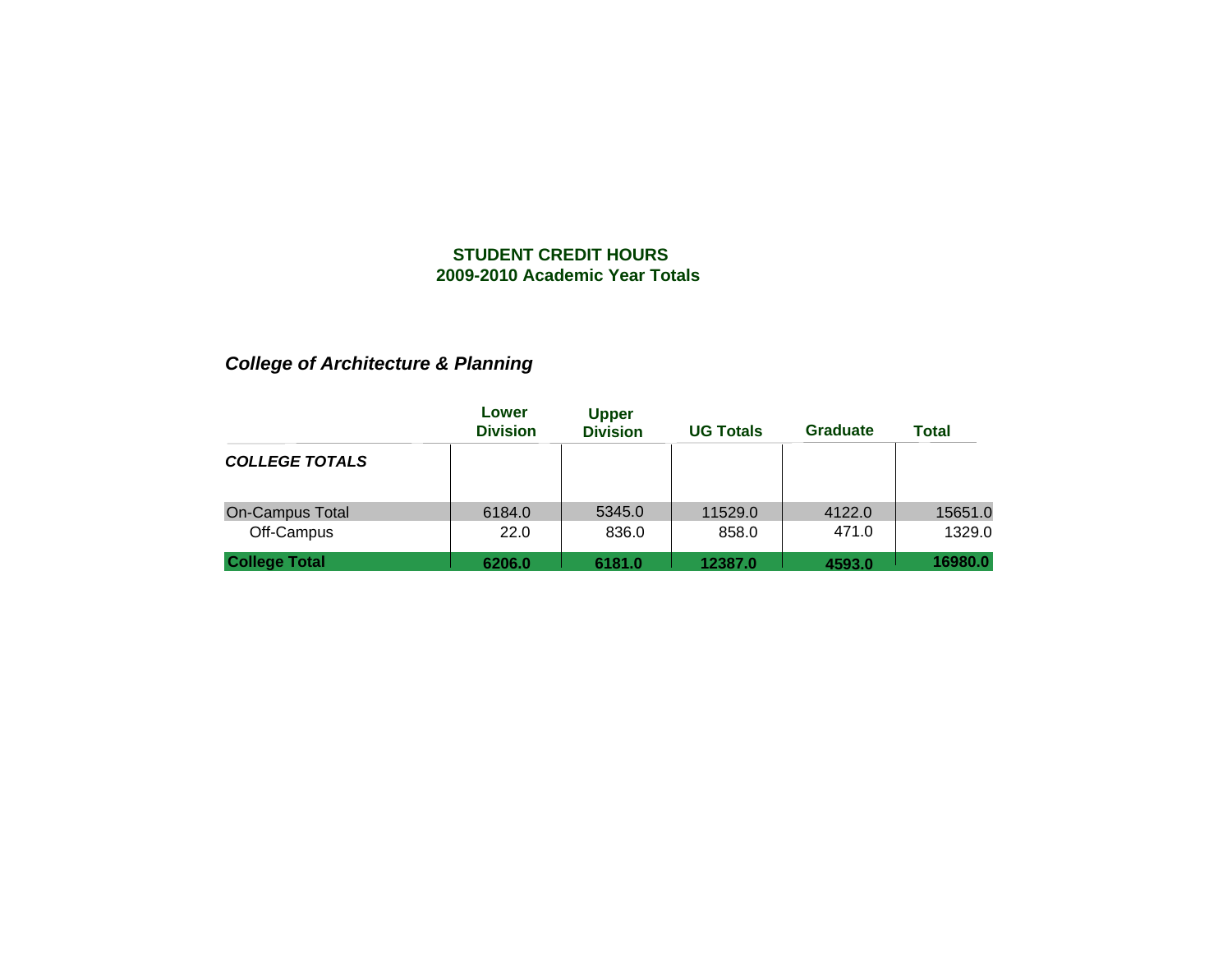# *College of Business*

|                                      | Lower<br><b>Division</b> | <b>Upper</b><br><b>Division</b> | <b>UG Totals</b>  | <b>Graduate</b>  | <b>Total</b>       |
|--------------------------------------|--------------------------|---------------------------------|-------------------|------------------|--------------------|
| <b>COLLEGE TOTALS</b>                |                          |                                 |                   |                  |                    |
| <b>On-Campus Total</b><br>Off-Campus | 26291.0<br>7047.0        | 23774.0<br>1909.0               | 50065.0<br>8956.0 | 2450.0<br>2840.0 | 52515.0<br>11796.0 |
| <b>College Total</b>                 | 33338.0                  | 25683.0                         | 59021.0           | 5290.0           | 64311.0            |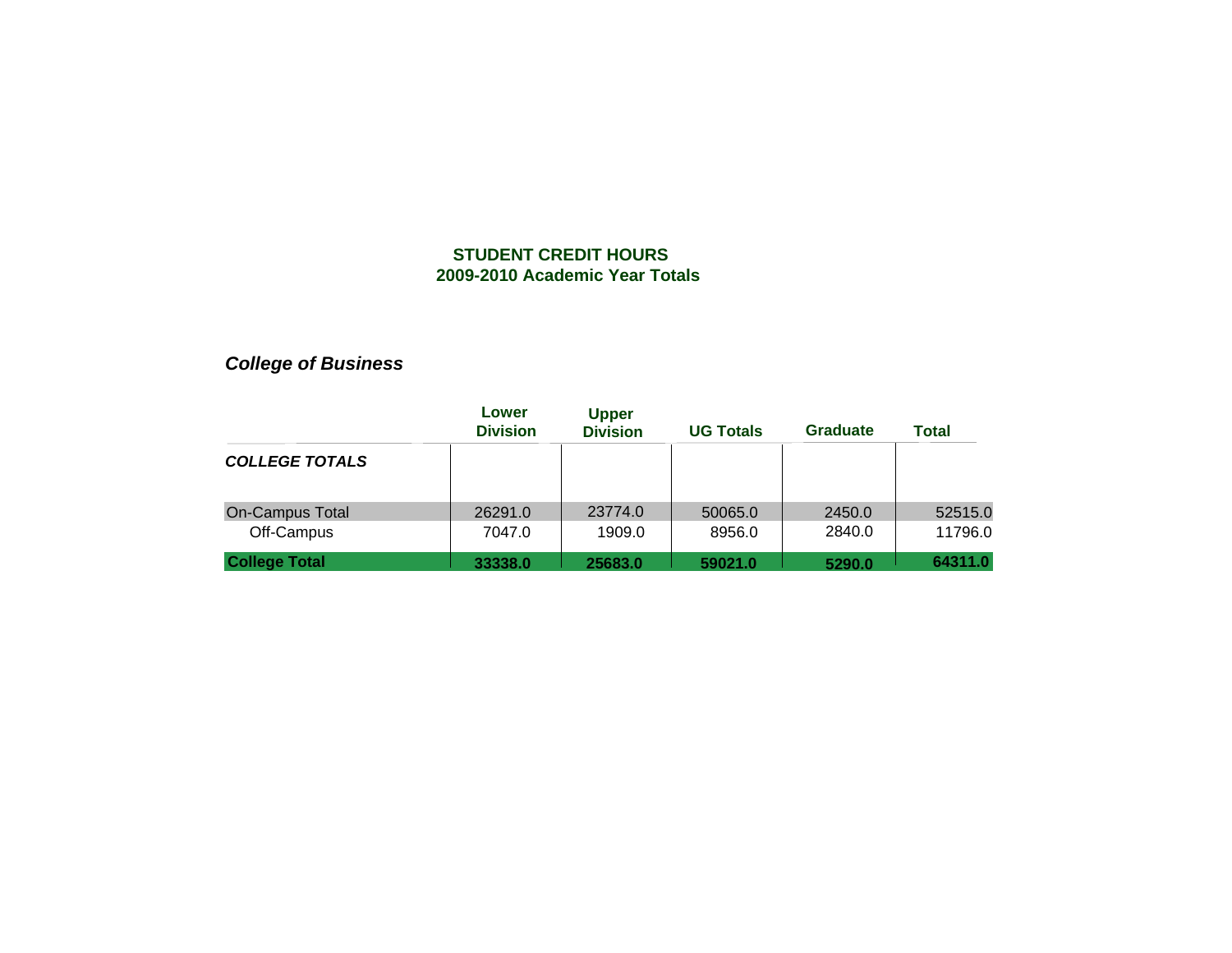# *College of Communication, Information, & Media*

|                                      | Lower<br><b>Division</b> | <b>Upper</b><br><b>Division</b> | <b>UG Totals</b>  | <b>Graduate</b> | Total             |
|--------------------------------------|--------------------------|---------------------------------|-------------------|-----------------|-------------------|
| <b>COLLEGE TOTALS</b>                |                          |                                 |                   |                 |                   |
| <b>On-Campus Total</b><br>Off-Campus | 23657.0<br>1298.0        | 14383.0<br>1118.0               | 38040.0<br>2416.0 | 3989.0<br>282.0 | 42029.0<br>2698.0 |
| <b>College Total</b>                 | 24955.0                  | 15501.0                         | 40456.0           | 4271.0          | 44727.0           |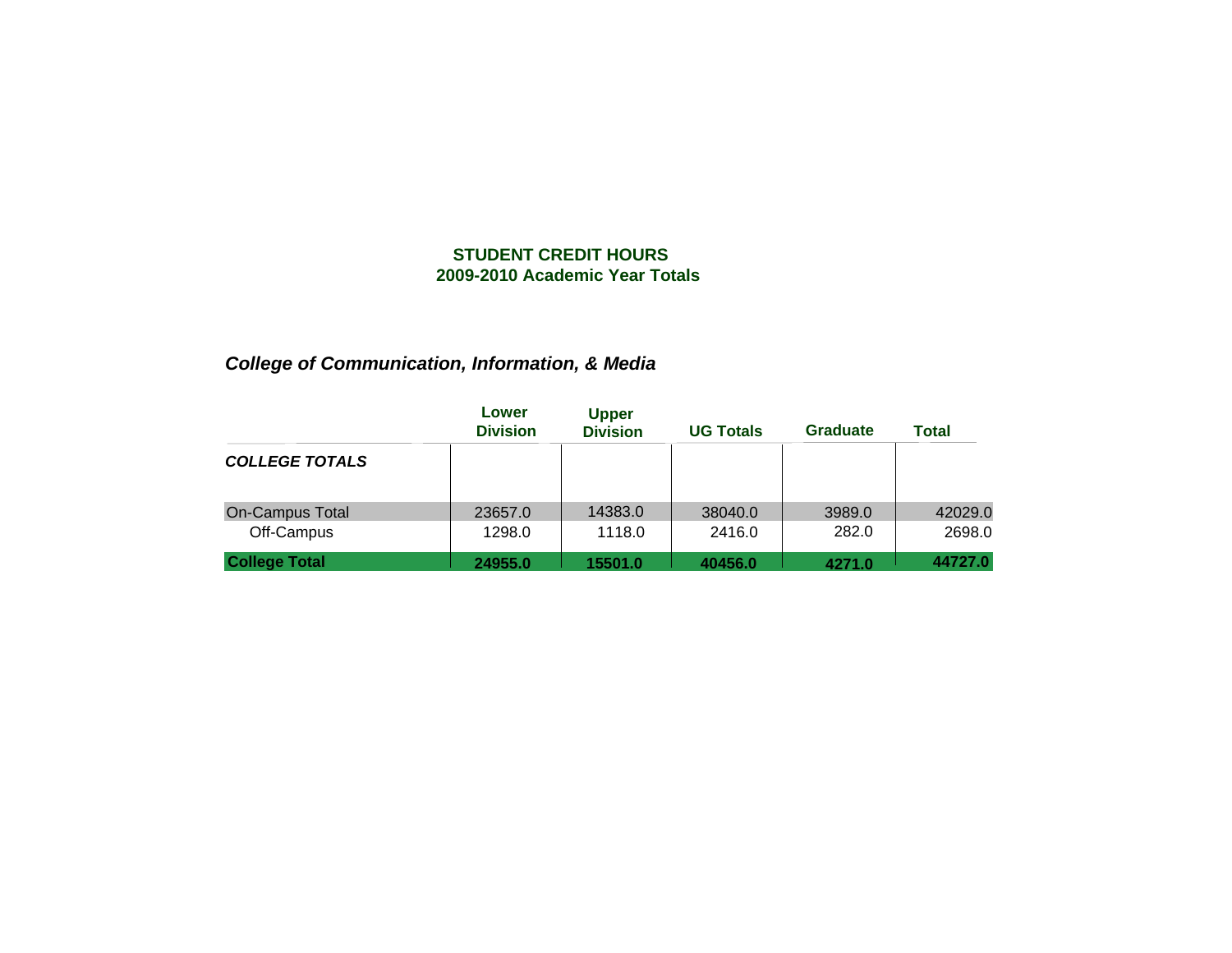*College of Fine Arts*

|                                      | Lower<br><b>Division</b> | <b>Upper</b><br><b>Division</b> | <b>UG Totals</b>  | Graduate        | Total             |
|--------------------------------------|--------------------------|---------------------------------|-------------------|-----------------|-------------------|
| <b>COLLEGE TOTALS</b>                |                          |                                 |                   |                 |                   |
| <b>On-Campus Total</b><br>Off-Campus | 30293.0<br>1401.0        | 9769.0<br>122.0                 | 40062.0<br>1523.0 | 1924.0<br>103.0 | 41986.0<br>1626.0 |
| <b>College Total</b>                 | 31694.0                  | 9891.0                          | 41585.0           | 2027.0          | 43612.0           |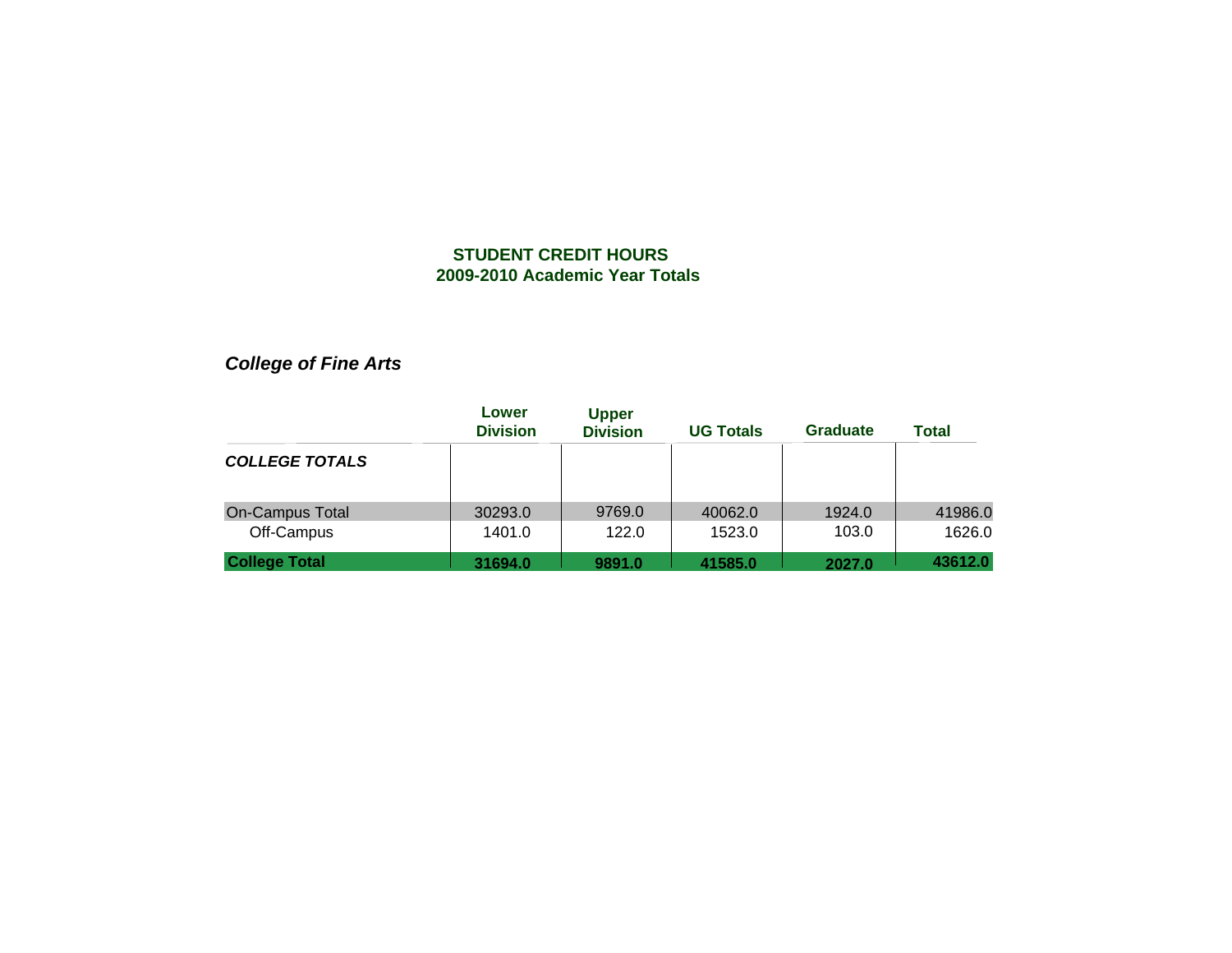# *College of Sciences and Humanities*

|                                      | Lower<br><b>Division</b> | <b>Upper</b><br><b>Division</b> | <b>UG Totals</b>    | <b>Graduate</b>  | <b>Total</b>        |
|--------------------------------------|--------------------------|---------------------------------|---------------------|------------------|---------------------|
| <b>COLLEGE TOTALS</b>                |                          |                                 |                     |                  |                     |
| <b>On-Campus Total</b><br>Off-Campus | 208406.0<br>17911.0      | 43549.0<br>4944.0               | 251955.0<br>22855.0 | 12338.0<br>930.0 | 264293.0<br>23785.0 |
| <b>College Total</b>                 | 226317.0                 | 48493.0                         | 274810.0            | 13268.0          | 288078.0            |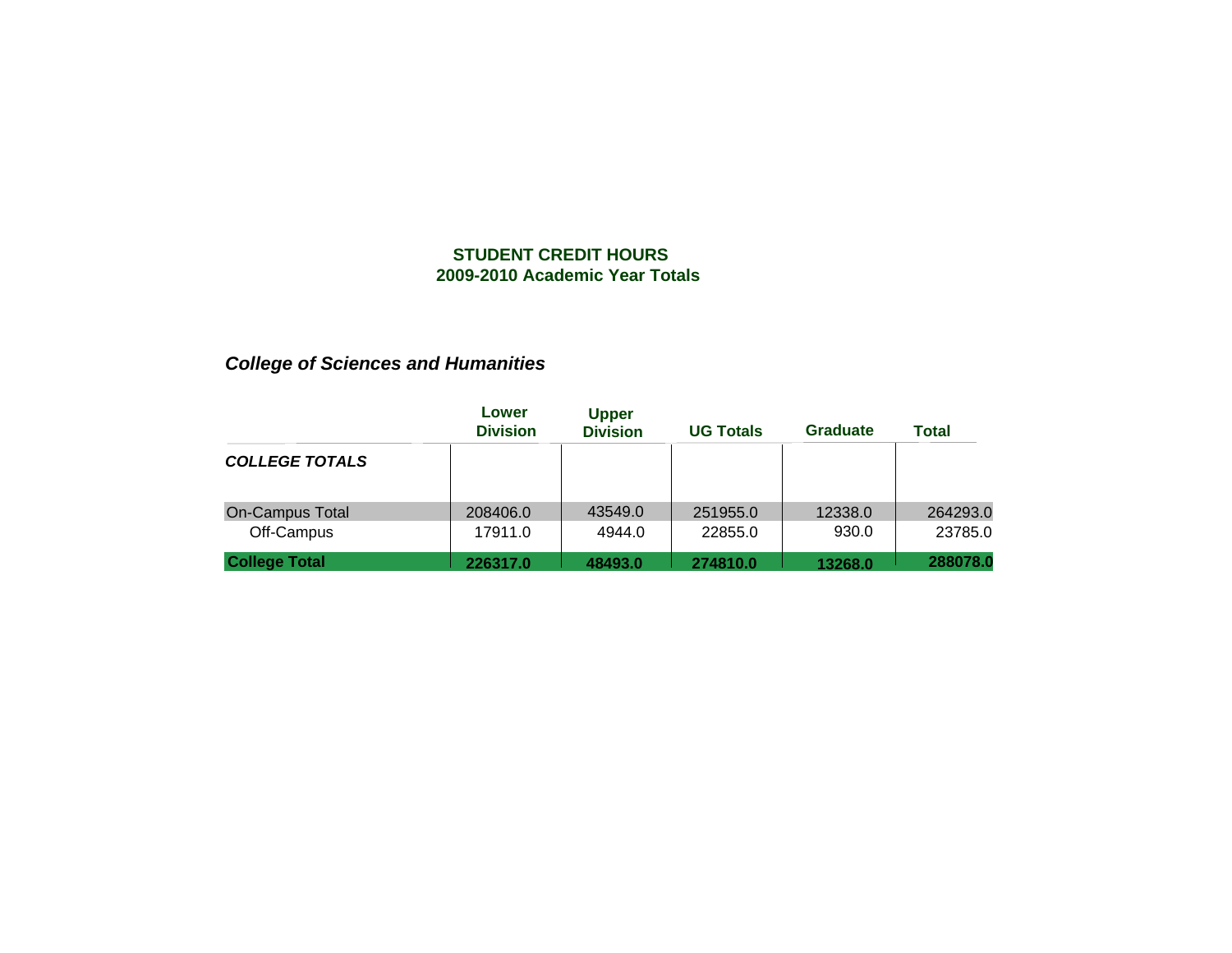# *Interdepartmental*

|                                      | Lower<br><b>Division</b> | <b>Upper</b><br><b>Division</b> | <b>UG Totals</b> | <b>Graduate</b> | <b>Total</b>    |
|--------------------------------------|--------------------------|---------------------------------|------------------|-----------------|-----------------|
| <b>COLLEGE TOTALS</b>                |                          |                                 |                  |                 |                 |
| <b>On-Campus Total</b><br>Off-Campus | 1775.0<br>8.0            | 894.0<br>176.0                  | 2669.0<br>184.0  | 87.0<br>0.0     | 2756.0<br>184.0 |
| <b>College Total</b>                 | 1783.0                   | 1070.0                          | 2853.0           | 87.0            | 2940.0          |